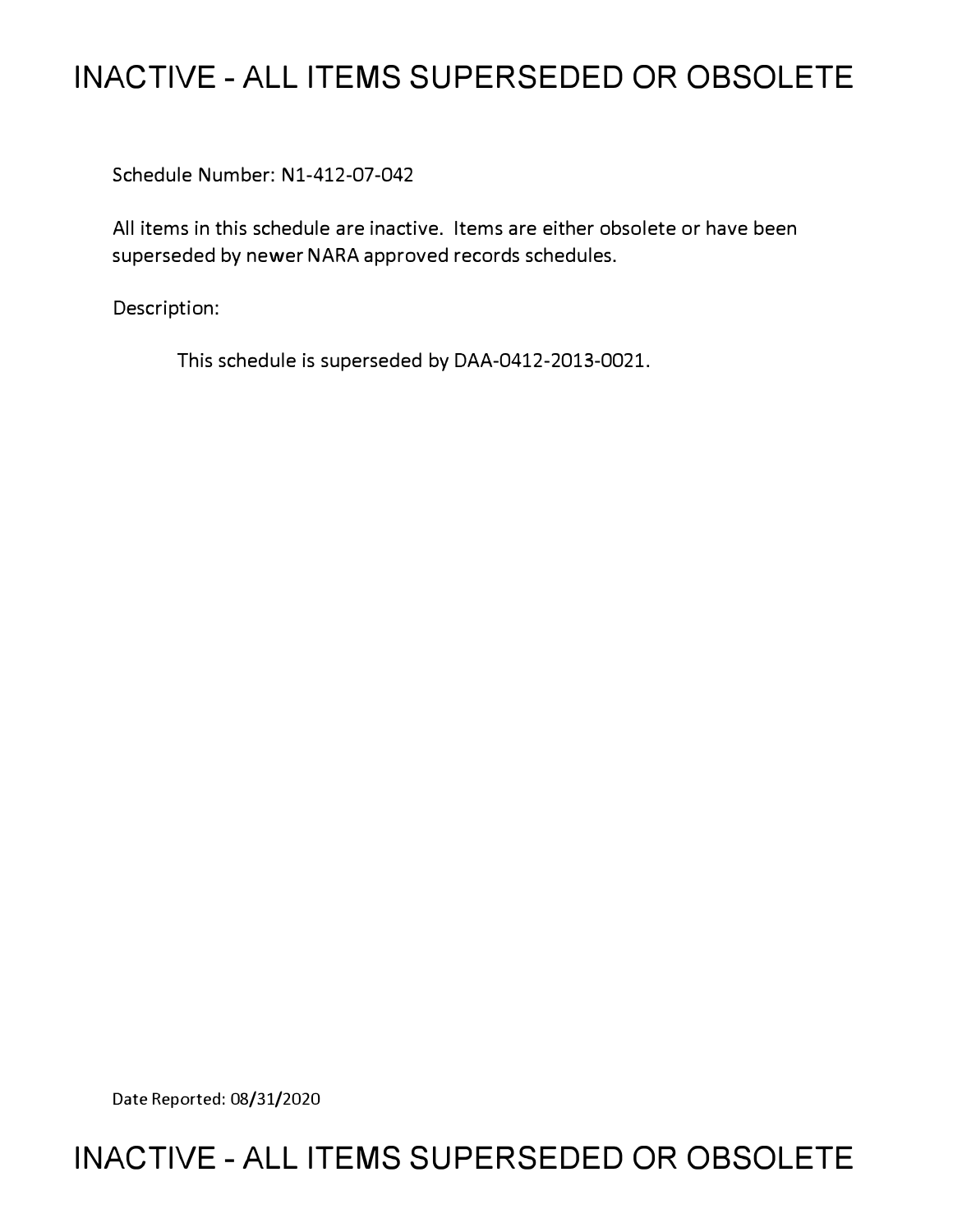| <b>REQUEST FOR RECORDS DISPOSITION AUTHORITY</b>                                                                                                                                                                                                                                                                                                                                                                                                                                                                                                                        |                                                                                              |              |              | JOB NUMBER' NI-412-07-42                                                                                                     |                                                                           |                                            |  |  |  |
|-------------------------------------------------------------------------------------------------------------------------------------------------------------------------------------------------------------------------------------------------------------------------------------------------------------------------------------------------------------------------------------------------------------------------------------------------------------------------------------------------------------------------------------------------------------------------|----------------------------------------------------------------------------------------------|--------------|--------------|------------------------------------------------------------------------------------------------------------------------------|---------------------------------------------------------------------------|--------------------------------------------|--|--|--|
| To: NATIONAL ARCHIVES and RECORDS ADMINISTRATION (NIR)<br>WASHINGTON, DC 20408                                                                                                                                                                                                                                                                                                                                                                                                                                                                                          |                                                                                              |              |              | <b>DATE RECEIVED</b><br>$1 - 11 - 2007$                                                                                      |                                                                           |                                            |  |  |  |
| 1. FROM (Agency or establishment)                                                                                                                                                                                                                                                                                                                                                                                                                                                                                                                                       |                                                                                              |              |              | <b>NOTIFICATION TO AGENCY</b>                                                                                                |                                                                           |                                            |  |  |  |
| U.S. Environmental Protection Agency                                                                                                                                                                                                                                                                                                                                                                                                                                                                                                                                    |                                                                                              |              |              |                                                                                                                              |                                                                           |                                            |  |  |  |
| 2. MAJOR SUBDIVISION                                                                                                                                                                                                                                                                                                                                                                                                                                                                                                                                                    |                                                                                              |              |              |                                                                                                                              |                                                                           |                                            |  |  |  |
| Pesticides                                                                                                                                                                                                                                                                                                                                                                                                                                                                                                                                                              |                                                                                              |              |              | 3303a,<br>the                                                                                                                | In accordance with the provisions of 44 U.S.C.<br>disposition<br>request, | including                                  |  |  |  |
| 3. MINOR SUBDIVISION                                                                                                                                                                                                                                                                                                                                                                                                                                                                                                                                                    |                                                                                              |              |              | amendments, is approved except for items that may<br>marked Adisposition not approved≅ or<br>be<br>Awithdrawn≡ in column 10. |                                                                           |                                            |  |  |  |
| Headquarters                                                                                                                                                                                                                                                                                                                                                                                                                                                                                                                                                            |                                                                                              |              |              |                                                                                                                              |                                                                           |                                            |  |  |  |
|                                                                                                                                                                                                                                                                                                                                                                                                                                                                                                                                                                         | 4. NAME OF PERSON WITH WHOM TO CONFER                                                        | 5. TELEPHONE |              | <b>DATE</b><br>ARCHIVIST OF THE UNITED STATES                                                                                |                                                                           |                                            |  |  |  |
|                                                                                                                                                                                                                                                                                                                                                                                                                                                                                                                                                                         | John B. Ellis                                                                                | 202-566-1643 |              | 181767                                                                                                                       | Alle Winter                                                               |                                            |  |  |  |
| <b>6. AGENCY CERTIFICATION</b><br>I hereby certify that I am authorized to act for this agency in matters pertaining to the disposition of its records and that the records<br>proposed for disposal on the attached 2 page(s) are not now needed for the business of this agency or will not be needed after the<br>retention periods specified; and that written concurrence from the General Accounting Office, under the provisions of Title 8 of the<br>GAO manual for Guidance of Federal Agencies,<br>is not required;<br>has been requested.<br>is attached; or |                                                                                              |              |              |                                                                                                                              |                                                                           |                                            |  |  |  |
| SIGNATURE OF AGENCY REPRESENTATIVE<br><b>DATE</b>                                                                                                                                                                                                                                                                                                                                                                                                                                                                                                                       |                                                                                              |              | <b>TITLE</b> |                                                                                                                              |                                                                           |                                            |  |  |  |
| $-801$<br>John B. Eller In 1100<br>WEW                                                                                                                                                                                                                                                                                                                                                                                                                                                                                                                                  |                                                                                              |              |              | <b>Agency Records Officer</b>                                                                                                |                                                                           |                                            |  |  |  |
| 7. Item<br>No.                                                                                                                                                                                                                                                                                                                                                                                                                                                                                                                                                          | DÉSERIPTION OF ITEN AND PROPOSED DISPOSITION                                                 |              |              | 9. GRS OR SUPERSEDED<br><b>JOB CITATION</b>                                                                                  |                                                                           | <b>10. ACTION TAKEN</b><br>(NARA USE ONLY) |  |  |  |
|                                                                                                                                                                                                                                                                                                                                                                                                                                                                                                                                                                         | ククて<br>EPA 225-Pesticide Document Management System<br>(PDMS): Registrant Registered Studies |              |              | N1-412-98-3                                                                                                                  |                                                                           |                                            |  |  |  |
| 115-109                                                                                                                                                                                                                                                                                                                                                                                                                                                                                                                                                                 | 818/15/07 Cupies Set to Age / NWMD, NWME, NWMW, NB                                           |              |              |                                                                                                                              | STANDARD FORM SF 115 (REV. 3-91)                                          |                                            |  |  |  |
|                                                                                                                                                                                                                                                                                                                                                                                                                                                                                                                                                                         |                                                                                              |              |              |                                                                                                                              | Prescribed by NARA 36 CFR 1228                                            |                                            |  |  |  |

 $\blacktriangle$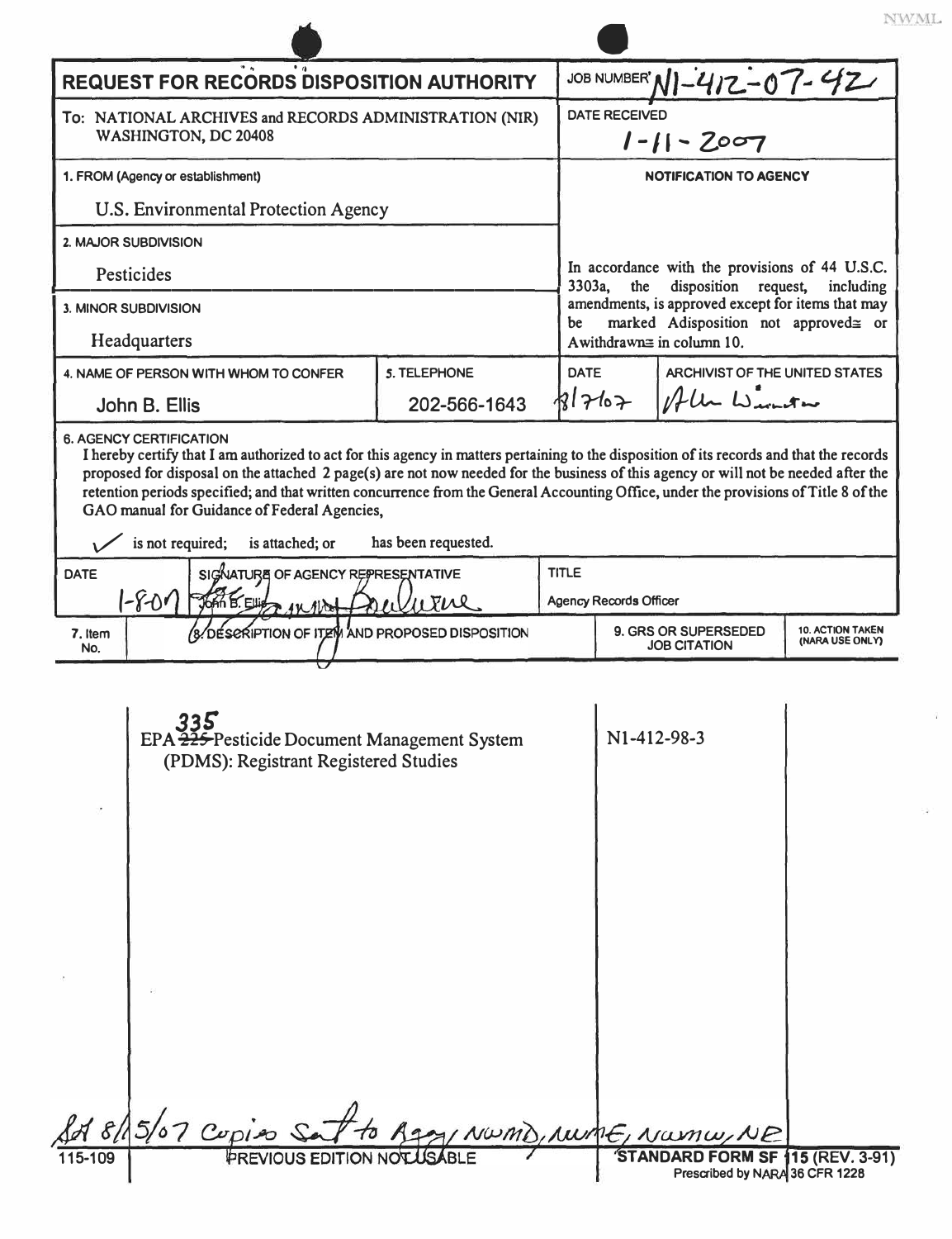# **EPA Records Schedule 335**

• 'I

**Status: Final, 02/29/2008** 

**Title: Pesticide Document Management System (PDMS): Registrant Registered Studies** 

**Program: Pesticides** 

**Applicability: Headquarters** 

**Function: 108-025-06-01,. Ensure Safe Use of Pesticides** 

### **NARA Disposal Authority:**

**This schedule authorizes the disposition of the record copy in any media (media neutral), excluding any records already in electronic form. Records designated for permanent retention must be transferred to the National Archives in accordance with NARA standards at the time of transfer.** 

**• Nl-412-07-42** 

## **Description:**

**Records consist of published and unpublished technical documents submitted to EPA by registrants, experimenters, or other government agencies in support of, but not limited to, registration actions, petitions for tolerances, 24C's, section 18's, registration standards/special reviews, and data call-ins. The records pertain to pesticide chemistry, use, efficacy, residues, toxicology, exposure, and risks assessments, and support registration actions.** 

### **Disposition Instructions:**

**Item a(l): Record copy- Nonelectronic** 

- **Permanent**
- **Close inactive records at end of calendar year.**
- Transfer to the National Archives 10 years after file closure. If records are microform, **destroy paper after quality assurance is completed.**

**Item a(2): Record copy - Electronic** 

**• Permanent**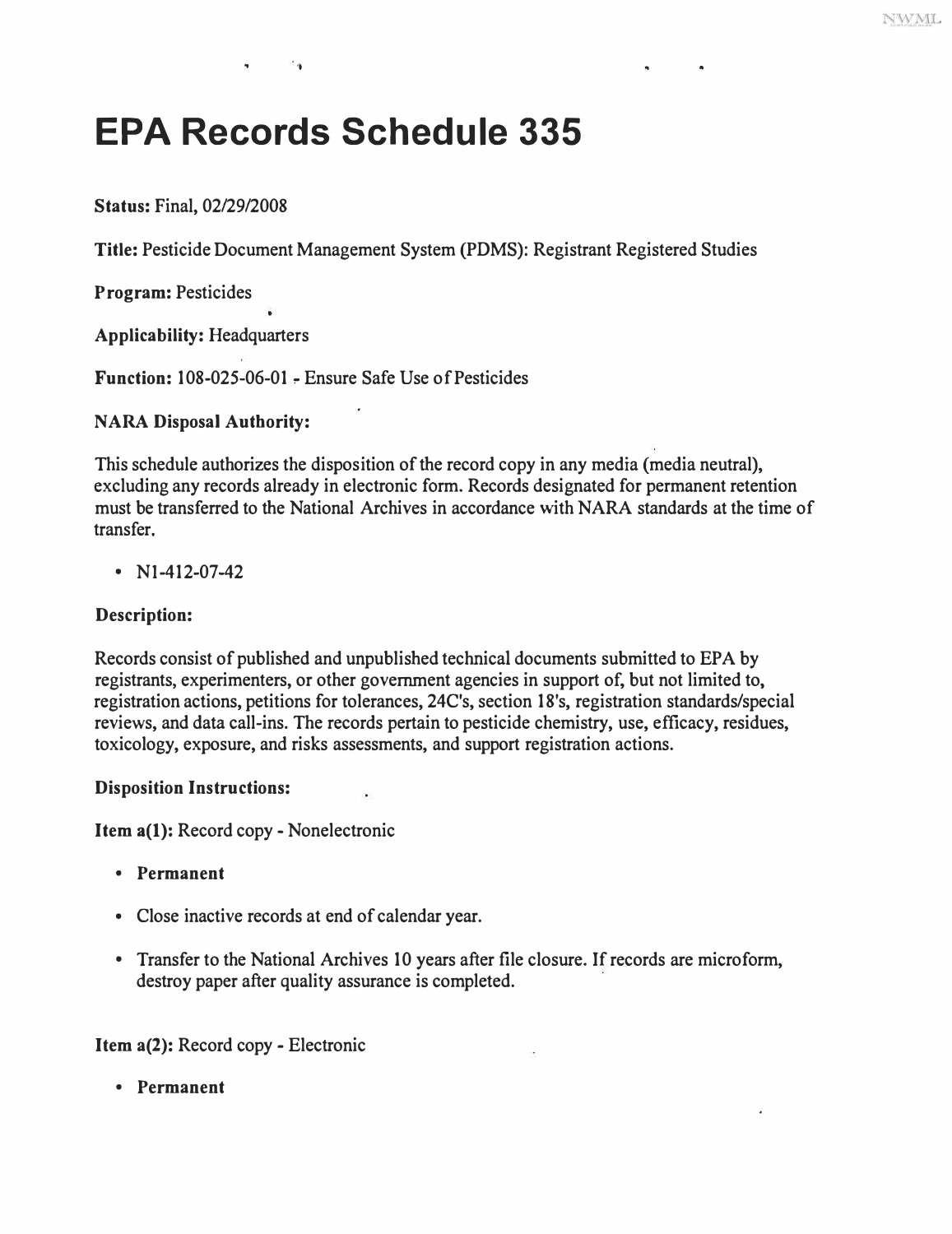**• Close inactive records at end of calendar year.** 

 $\ddot{\phantom{1}}$ 

**• Transfer to the National Archives 5 years after file closure, with any related documentation and external finding aids, as specified in 36 CFR 1228.270 or standards applicable at the time.** 

**Item a(3): Electronic copy of records transferred to the National Archives** 

- **Disposable**
- **Close file upon transfer to the National Archives.**
- **Delete after electronic copy is successfully transferred to the National Archives.**

#### **Guidance:**

**Records that are microfilmed must meet standards in 36 CFR 1230.10 and 1230.20.** 

**Records containing sensitive information must be shredded or otherwise definitively destroyed to protect confidentiality.** 

**Specific legal citations include:** 

- **Federal Insecticide, Fungicide, and Rodenticide Act, as amended, Sec. 3(2) 40 CFR Part 152**
- 

#### **Reasons for Disposition:**

**The disposition instructions have been rewritten as media neutral to allow for maintaining the record copy in EP A's electronic recordkeeping system. The retention is unchanged.** 

**The following changes were made in the 02/29/2008 version:** 

- 
- **Divided item a into three subitems, a(l)-(3). Revised the titles of disposition items a(l)-(3). Revised the disposition instruction for item a(3).**
- 

**The following items were changed in the 12/20/2006 version:** 

- 
- Item a(1) Paper records dated prior to June 1996 renumbered as item a Record copy.<br>• Item a(2) Paper records dated June 1996 to present deleted and combined with item a.<br>• Item b(1) Microform copies dated 1963 t
- 
-